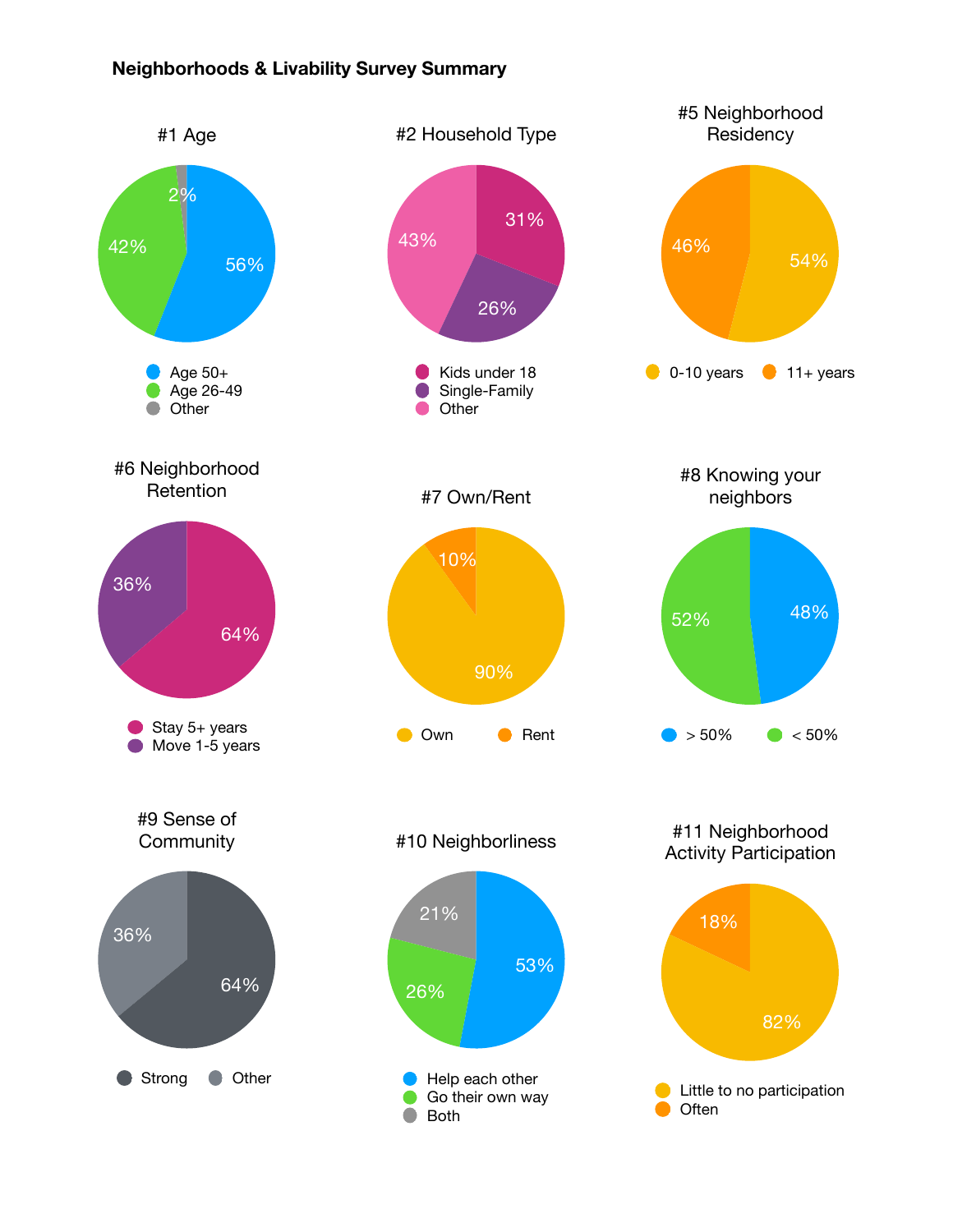## **Neighborhoods & Livability Survey Summary**